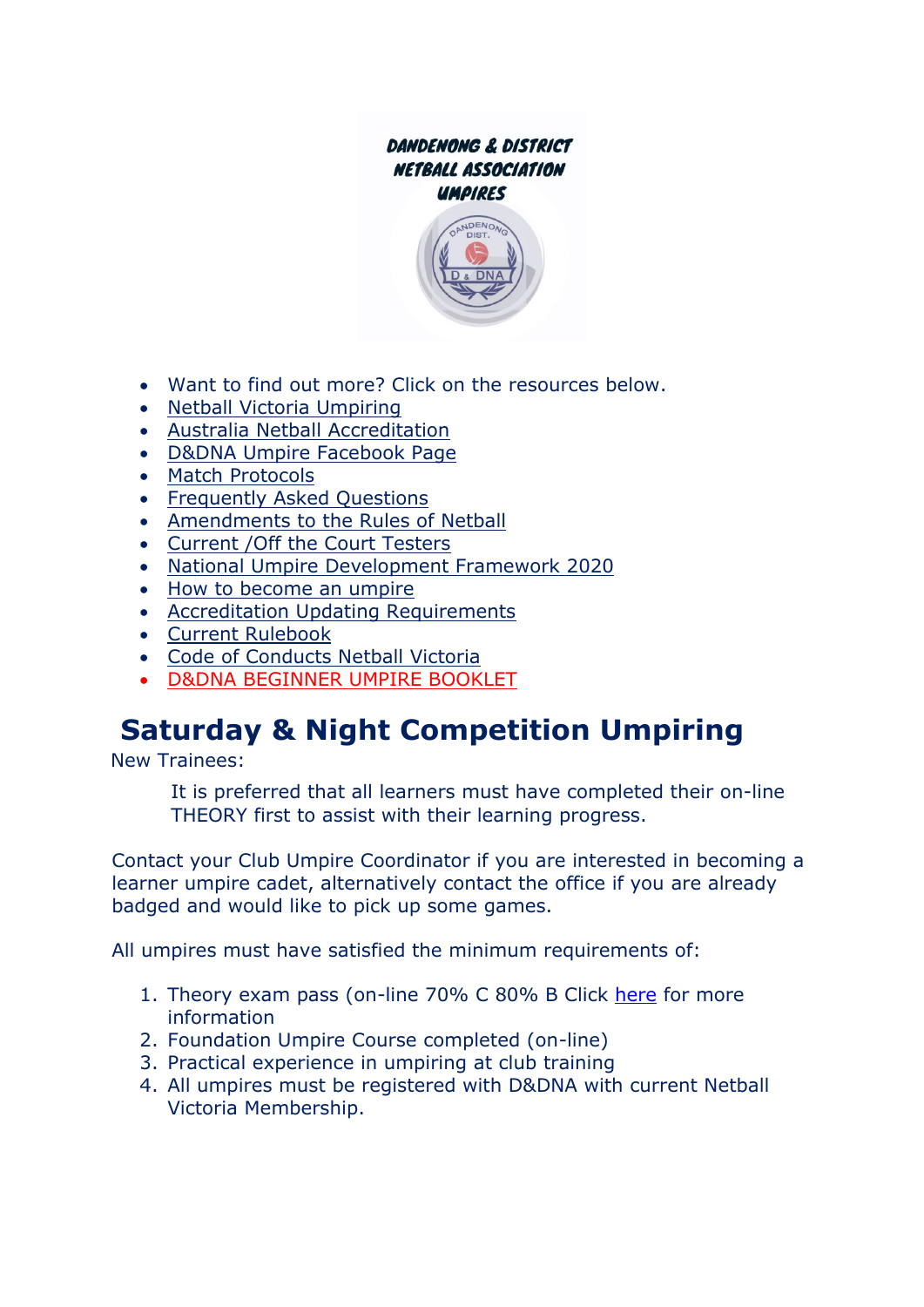• **CERTIFICATES** submitted to martha@netballdandenong.com.au



Umpire Registration

- 1. Click **[UMPIRE REGISTRATION LINK](https://forms.gle/w9UvMuDDmByEipBg9) [HERE](https://forms.gle/w9UvMuDDmByEipBg9)** [an](https://forms.gle/w9UvMuDDmByEipBg9)d submit.
- 2. Click **[AVAILABILTY LINK HERE](https://forms.gle/Ymso9dWftaS8u7eHA)** [a](https://forms.gle/Ymso9dWftaS8u7eHA)nd submit.

Alternatively advise if you would like this via email.

3. You will be sent a link for availability every fortnight.

**NV State Membership**: All players, umpires, officials' coaches must update their own Netball Victoria state membership. This is a compulsory requirement for all participants.

\*\* If you are **not affiliated to any team / club**, Please click on the lin[k](https://netball.resultsvault.com/common/pages/reg/welcome.aspx?fl=1&sslredirect=1&entityid=39449&save=0&id2=SpmiuLHhkRTaM7UfjNmyEf92DyvePnVbeRpGE8Gs%2bcU%3d&id=21737) **[D&DNA State Memberships](https://netball.resultsvault.com/common/pages/reg/welcome.aspx?fl=1&sslredirect=1&entityid=39449&save=0&id2=SpmiuLHhkRTaM7UfjNmyEf92DyvePnVbeRpGE8Gs%2bcU%3d&id=21737)** [a](https://netball.resultsvault.com/common/pages/reg/welcome.aspx?fl=1&sslredirect=1&entityid=39449&save=0&id2=SpmiuLHhkRTaM7UfjNmyEf92DyvePnVbeRpGE8Gs%2bcU%3d&id=21737)nd register.

For further information about NV State Membership click [here.](https://netball.resultsvault.com/common/pages/reg/welcome.aspx?fl=1&sslredirect=1&entityid=39449&save=0&id2=SpmiuLHhkRTaM7UfjNmyEf92DyvePnVbeRpGE8Gs%2bcU%3d&id=21737)

# **CODE OF CONDUCT:**

All umpires are expected to adhere to the Netball Victoria **Umpire** [Code of Conduct](https://vic.netball.com.au/sites/vic/files/2020-09/Code%20of%20Conduct%20-%20Umpire.pdf)

# **UNIFORM:**

- 1. White top and white skirt/dress/shorts/pants compulsory.
- 2. Team skirts / tops are NOT PERMITTED.
- 3. Umpires must be in predominately White uniform.
- 4. Appropriate netball shoes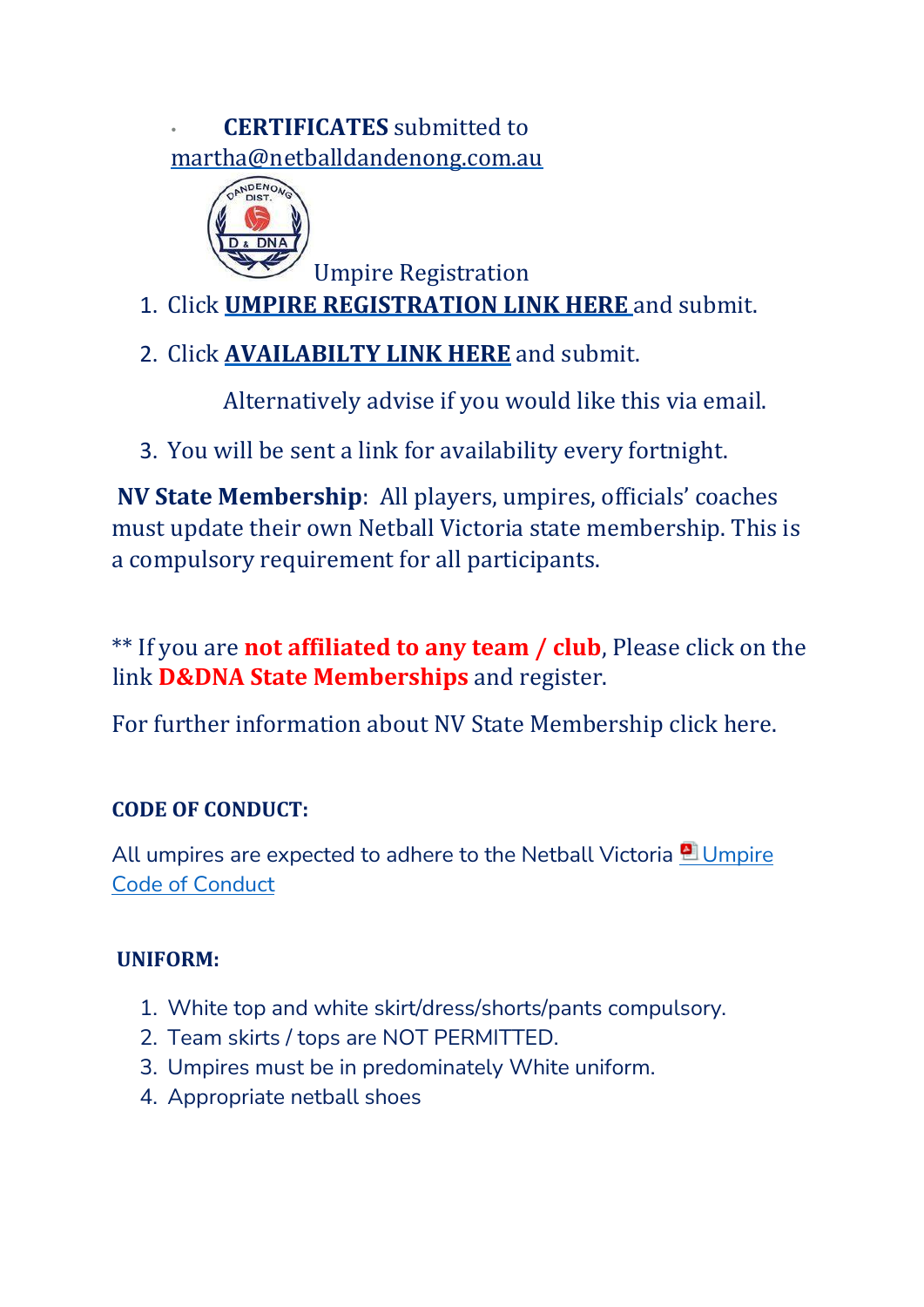#### **EQUIPMENT:**

- 1. A good WHISTLE, handheld.
- 2. RULE BOOK for reference.
- 3. Good Running Shoes
- 4. Hair ties for Centre passes.
- 5. Umpire pencil case or bag to keep all belongings in one place.

#### **UMPIRE SUPPORT:**

- 1. DO NOT engage in any discussion with spectators.
- 2. If you have difficulty with spectators, coaches or players, ask for the NIGHT SUPERVISOR/ UMPIRE SUPERVISOR/UMPIRE COACH/SENIOR UMPIRE to assist

#### Tips for Umpires

### **EDUCATION**

- Keep up to date with rules and rule interpretations. Have you read / understood the [Rule Book?](https://netball.com.au/sites/default/files/2020-01/INF_NETBALL%20RULE%20BOOK%20MANUAL%202020.pdf)
- Request an "umpire mentor" to assess you every few weeks for tips and advice.
- Maintain accreditation / attend umpiring courses.
- Watch senior umpires or Suncorp Netball Competition on TV for, positioning, conduct, application etc.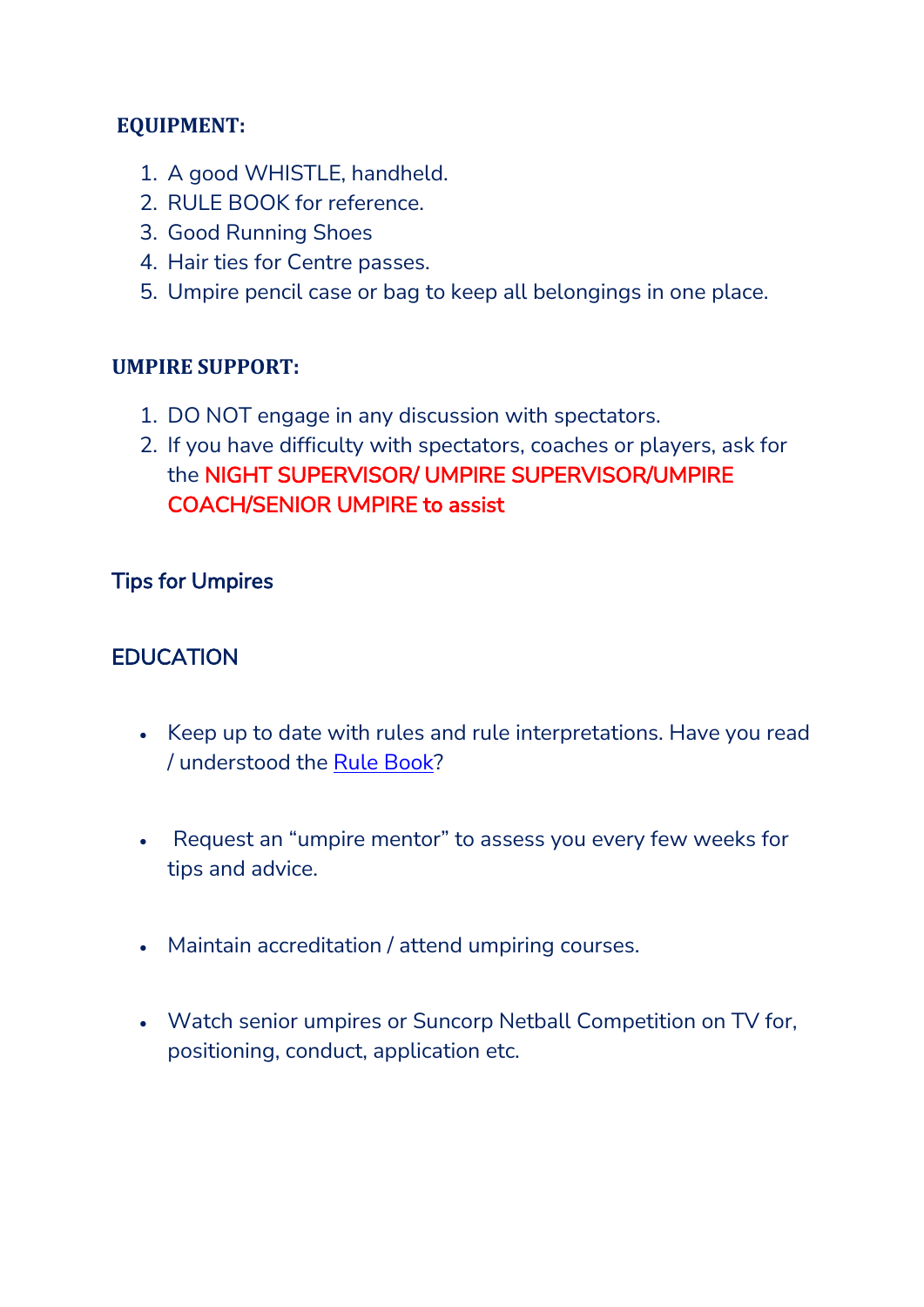# APPEARANCE

- Be as fit as the players / warm up
- Wear appropriate uniform WHITE as this gives a sense of authority and pride.
- Do not be lazy. This can be interpreted as disinterest.
- Do not be late for the start of your match may be interpreted as disinterest.
- Do not talk on your mobile phone or to other people during a match.

#### UMPIRING SKILLS

- Blow your whistle LOUDLY and assertively.
- Ensure that you are always in a position to SEE.
- CONCENTRATE for the entire quarter.
- Do not "make up" for an incorrect decision.
- You will make mistakes so do AA umpires. Accept it and move on.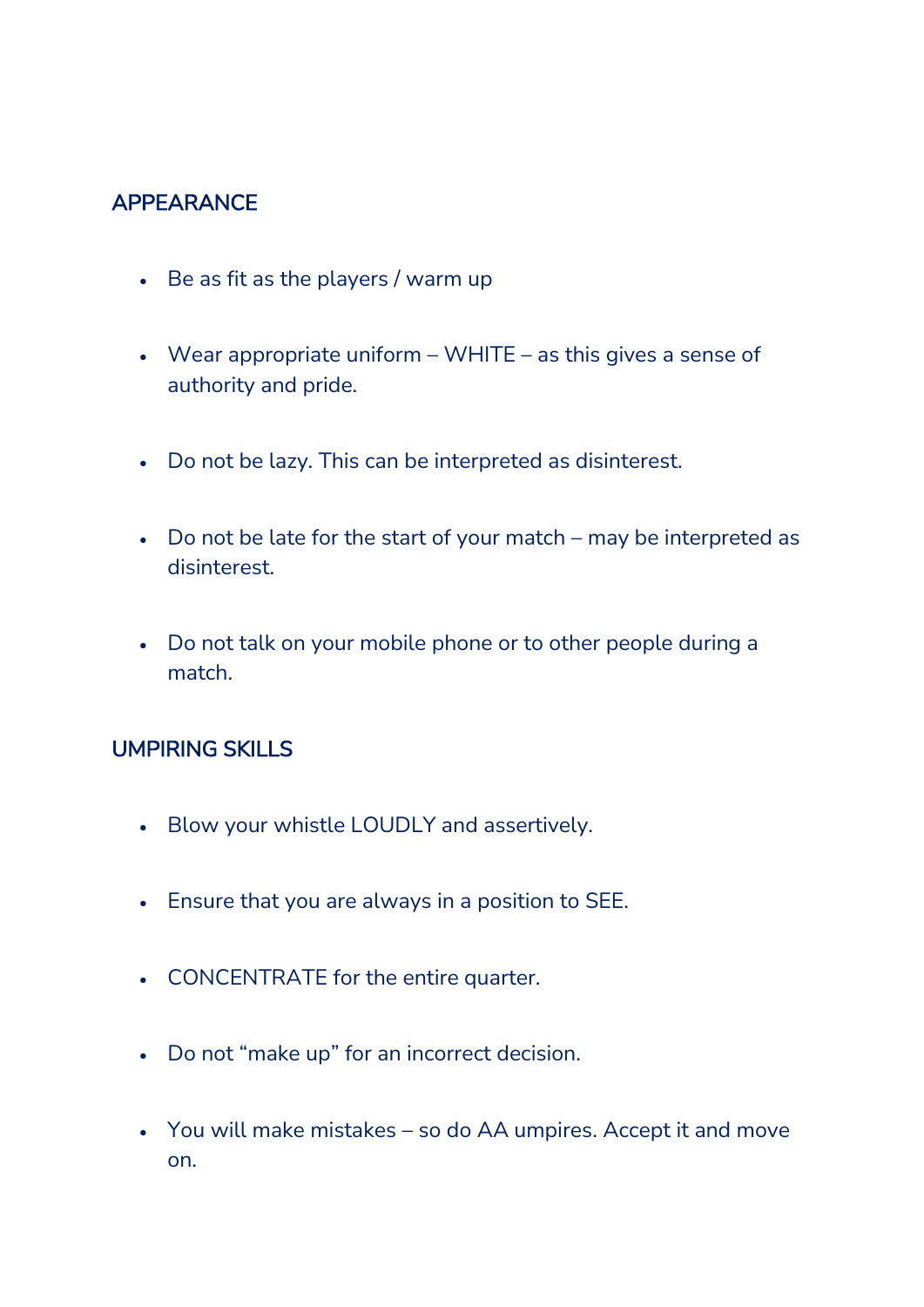# **ATTITUDE**

- Be CONFIDENT & POSITIVE
- But do not be ARROGANT
- If you are umpiring purely for money, do not umpire at all. Do not have the attitude that you are doing everyone a favour by umpiring. You must WANT to be umpiring because you enjoy the challenge.
- Be prepared to have players, coaches and spectators disagree with some of your decisions. If you are unable to accept criticism, maybe you should reconsider your choice to umpire. There is no umpire who pleases every player, coach & supporter for the entire game at any level or in any sport.
- Be prepared to accept that you will be wrong some of the time. You will have good games and bad games just like players and coaches.
- Always SMILE you are not the enemy; you are working WITH the players to create a fair and competitive game. Umpire the game.
- Put it all into PERSPECTIVE this is sport / fun.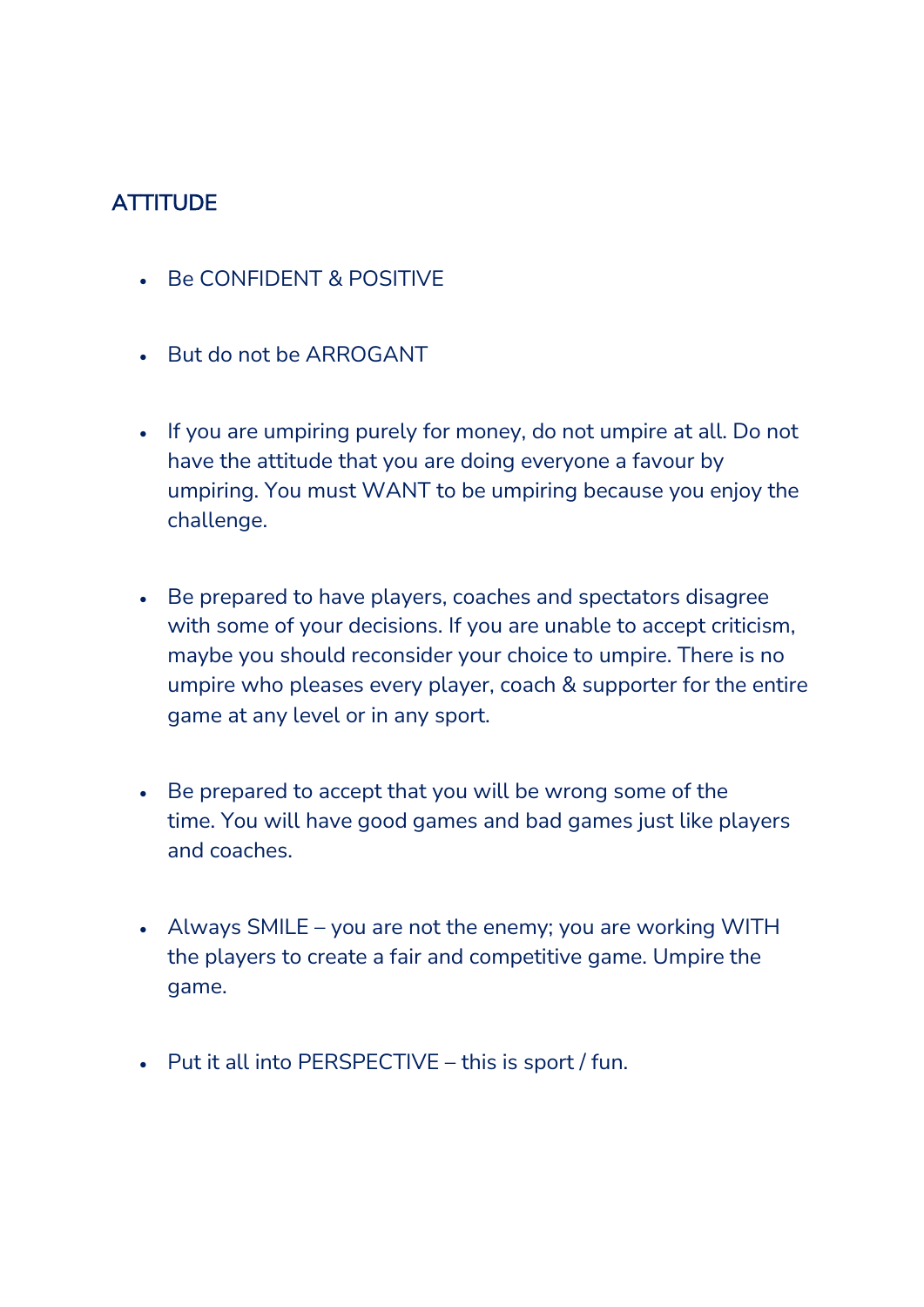# GRIEVANCE PROCEDURES

- Ask for the Umpire Supervisors if you are having difficulties.
- Never mediate arguments without the supervisor or umpire senior being present –
- Be aware of your rights with players and parents as per the [Codes](https://vic.netball.com.au/code-of-conduct)  [of Conduct.](https://vic.netball.com.au/code-of-conduct)
- Do not be afraid to warn players & spectators / follow up with your umpire game management.

# UGLY PARENTS

#### **Play by the Rules**

Recognise what makes "ugly parents" abuse you:

- Their own lack of knowledge of the rules
- Their frustration at losing a match
- Their child is performing poorly and the blame must lie elsewhere
- They have other issues